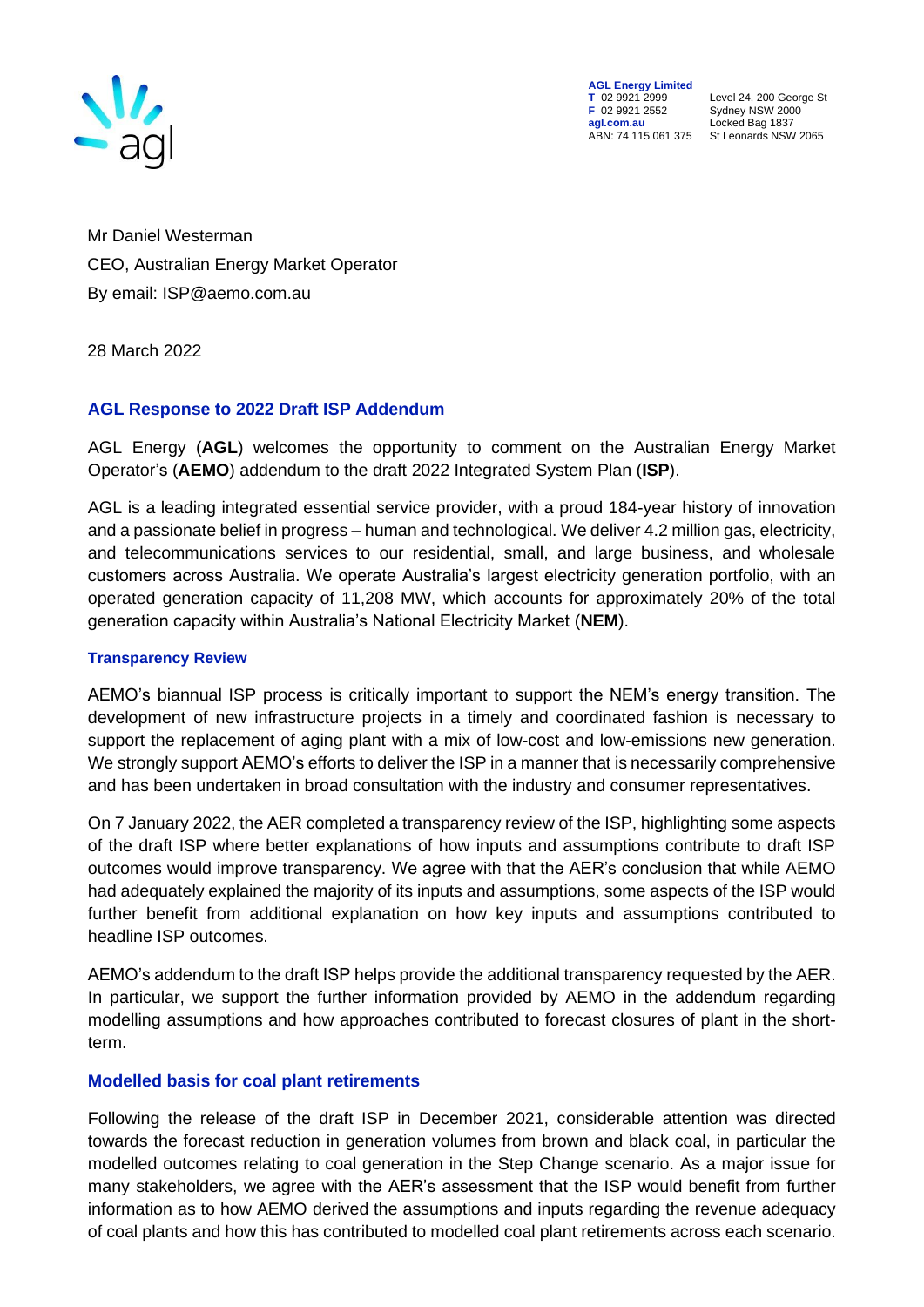

AEMO's addendum to the ISP emphasised AEMO's preferred approach to utilise differing modelling methods across the ISP scenarios, which had been consulted upon previously with stakeholders. For the Progressive Change scenario, AEMO employed a 'revenue forecasting and least-cost hybrid retirement approach', which allowed coal closures to be brought forward prior to 2030 by considering the wholesale market profitability of each generator.

In contrast, the remaining three scenarios (Slow Change, Step Change, and Hydrogen Superpower) employed a 'pure least-cost' approach, where the retirement trajectory was modelled to optimise the condition of meeting a long-term carbon constraint, in priority of other market conditions such as generator revenues.

The effect of this is that while the Slow Change, Step Change, and Hydrogen Superpower scenarios meet respective long-term emissions reduction targets at lowest cost, these scenarios rely on new project developments and asset closures that are likely to be sub-economic, especially in the shortterm.

Because they do not adequately weight actual short-term revenues, these scenarios predict transmission projects that are unlikely to meet the requirements of investment tests to meet expected economic benefits<sup>1</sup>, new generation projects that are unlikely to meet investment thresholds to meet necessary returns, and closures of assets that maintain adequate revenues to remain in operation.

While all scenarios seek to maximise long-term benefits, only the Progressive Change scenario maximises economic benefits in the short-term, before ramping up to meet the longer-term carbon constraint following 2030. This reflects the view that while policies and other drivers to support the energy transition will strengthen in the future, the existing structure of the energy market and policies in the sector do not currently support the rapid closure of assets and rapid buildout of sub-economic transmission and new generation projects.

# **Using the ISP to inform policy direction for the sector**

This data from the ISP should provide useful policy insights for policymakers and other stakeholders. Scenarios such as the Step Change that meet long-term carbon targets at lowest overall cost provide a compelling basis to develop additional polices to support the energy transition, and to address critical issues such as the orderly closure of thermal assets and 'missing benefits' problems for projects that are likely to provide substantial long-term benefits but are unable to meet thresholds for investment in the short-term.

However, we do not agree with assigning relatively strong weightings to planning scenarios that present sub-economic outcomes in the short-term without a clear policy direction from the government to that effect. Fast-tracking transmission is likely to have material impacts on a number of stakeholder groups, including energy customers, landholders, regional communities, and energy

<sup>1</sup> Several transmission projects have struggled to meet the requirements of the RIT-T despite being identified by AEMO as priority projects for the purposes of the ISP. In our view, resolving this 'missing benefits' problem for transmission projects may be assisted by stronger policy regarding the pace and transition of decarbonisation in the energy sector. At the same time, transmission projects have also significantly underestimated costs, which has also undermined the benefits case for these developments.